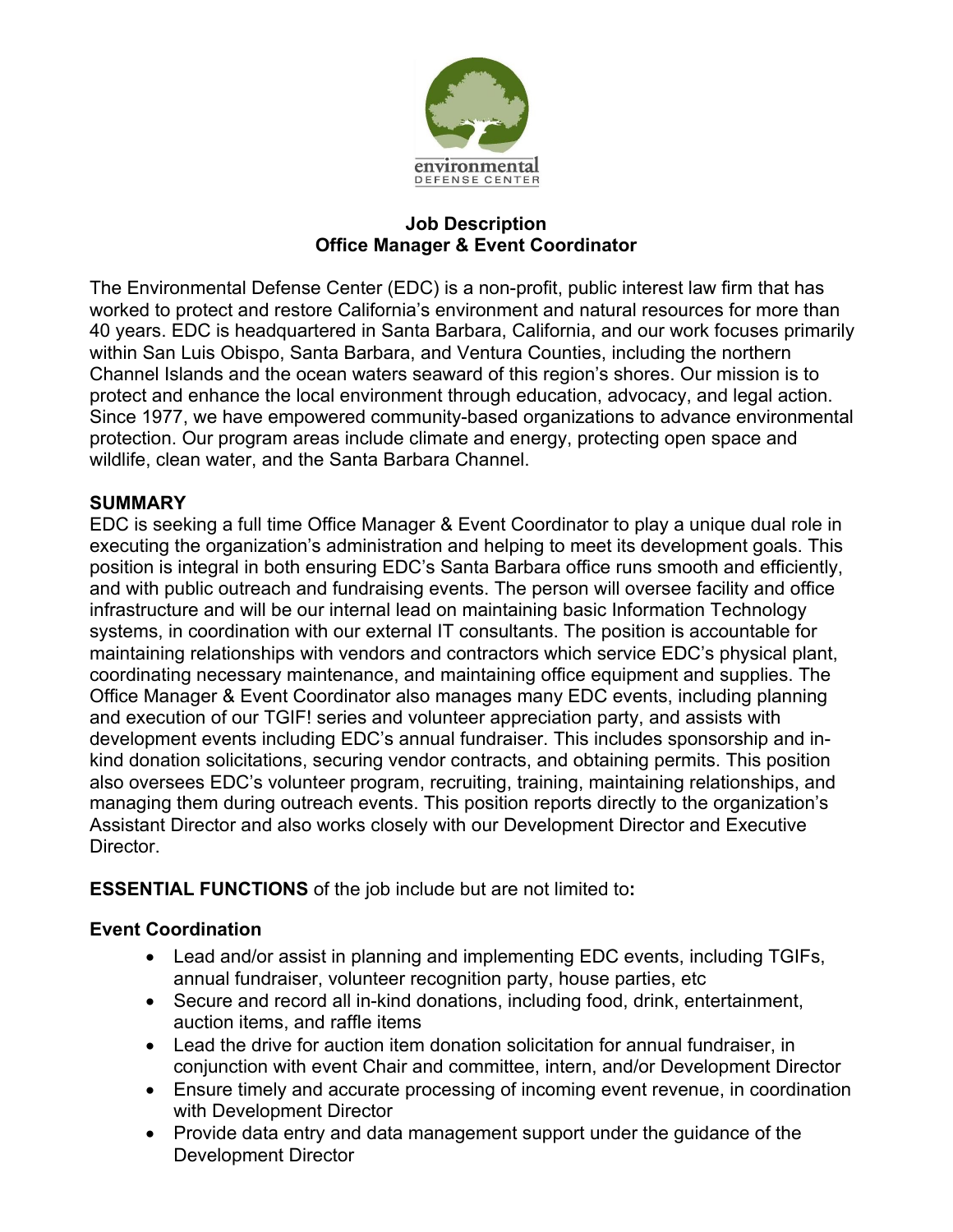• Coordinate and conduct community outreach by organizing participation at special outreach and tabling events, coordinating with staff, volunteers, interns, and clerks

### **Office Management**

- Manage EDC facility maintenance needs in a timely manner, including relationships with EDC vendors and contractors, maintaining vendor lists and tracking budgets
- Lead organization's relationship with IT company to ensure functionality of basic IT infrastructure, and assist with troubleshooting challenges internally when possible
- Coordinate equipment maintenance and ensure functionality of Zoom Room, phones, and printer/scanner
- Assure a stocked and organized inventory of office supplies and equipment
- Process incoming and outgoing mail in a timely manner
- Ensure a clean, organized, and professional office environment
- Maintain and distribute staff, Board of Directors, and Advisory Board rosters
- Assist with annual audit needs, including current inventory of office equipment and providing reports on volunteer and intern hours
- Administrative duties including answering incoming telephone calls, directing calls and walk-ins, handling public inquiries, and training and supervising volunteers and interns to assist in these functions as appropriate

### **Volunteer, Intern, & Law Clerk Coordination**

- Recruit and manage relationships with current and prospective volunteer base and maintain volunteer, intern, and law clerk records
- Recruit, train, and supervise volunteers at EDC events
- Receive and process intern applications and work with staff to ensure intern positions are filled
- Work with designated Staff Attorney to ensure appropriate posting of our law clerk positions, and accept and manage applications

### **Additional Duties**

- Provide logistical support for Board meetings as needed
- Keep short term and long-term storage units well maintained, including accurate inventory
- Attend community events, hearings, and functions as appropriate
- Develop a working knowledge of EDC's past accomplishments and current programs
- Occasional evening and weekend work may be required for events
- Assist other administrative staff with additional tasks and projects as needed, including outreach and communication tasks

# **Skills & Requirements**

- Two years administrative experience preferred, ideally in a non-profit or in event coordination
- Past experience leading volunteers desirable
- Proficient in Microsoft Office applications
- Working knowledge of Salesforce and Zoom Video Conferencing preferred
- Exceptional attention to detail and ability to multi-task in a fast-paced environment